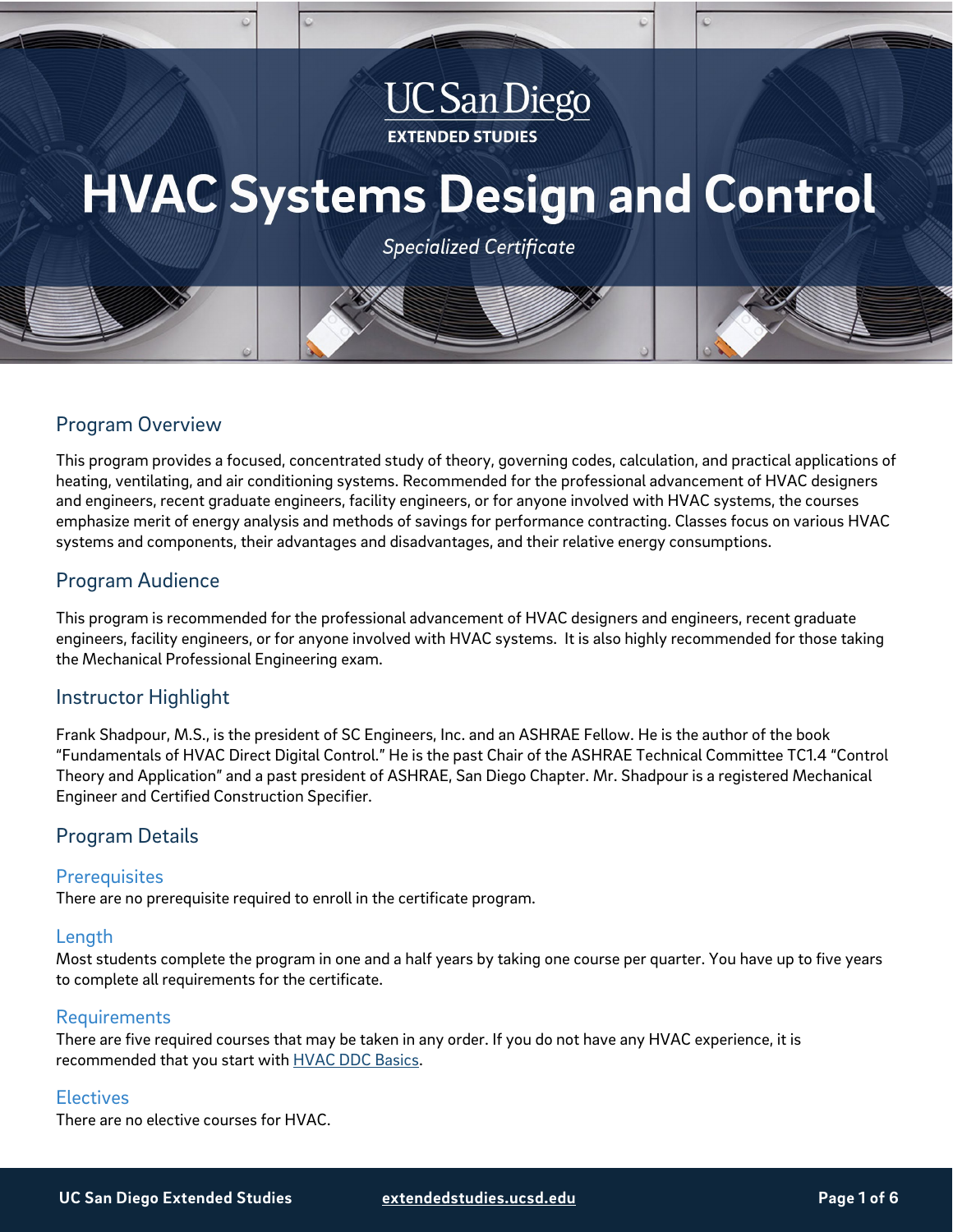## HVAC Schedule

| <b>Course Title</b>                                                                   | Course No. | <b>Units</b> | <b>Course Offered</b> |               |               |        |
|---------------------------------------------------------------------------------------|------------|--------------|-----------------------|---------------|---------------|--------|
|                                                                                       |            |              | Fall                  | <b>Winter</b> | <b>Spring</b> | Summer |
| Required Courses (All five courses are required and do not need to be taken in order) |            |              |                       |               |               |        |
| <b>HVAC DDC Basics</b>                                                                | AMES-40170 | 2.00         |                       |               |               | Online |
| <b>HVAC DDC System Design</b>                                                         | AMES-40000 | 3.00         | In-class              |               |               |        |
| <b>HVAC Design Calculations</b>                                                       | AMES-40019 | 3.00         |                       |               | In-class      |        |
| <b>HVAC DDC Networking Design</b>                                                     | AMES-40139 | 1.00         |                       | Online        |               |        |
| <b>HVAC Systems Design</b>                                                            | AMES-40021 | 3.00         | In-class              |               |               |        |

## <span id="page-1-0"></span>Cost

The total course of this program is approximately \$3,570. which includes course fees and the certificate fee. This estimate may vary based on a variety of factors. The cost of attendance does not include required textbooks, parking, transportation, or personal expenses. All estimated costs are subject to change; current fees and textbooks are listed on our website. Program fees are paid on a per-course basis when you enroll in a course.

## Frequently Asked Questions

## About the Certificate

## How do I apply to the certificate program?

*STEP 1:* If you have a My Extension student account, skip to Step 2. If you do not have a My Extension account, go to [myextension.ucsd.edu,](https://myextension.ucsd.edu/?utm_source=faqs-pdf&utm_medium=pdf&utm_campaign=bst-hvac) click "Create an account" on the right side of the page, and follow the instructions to create an account. Once you have a My Extension account, continue to Step 2.

*STEP 2:* Click on the "Apply Now" button on the certificate page. Complete the required fields on the application. Then click the "Save" button. Once you have saved the application, the "Submit" button will appear. Click the "Submit" button to submit your application for review and consideration. Once submitted, your application cannot be changed. You can track the progress of your application at [My Extension.](https://myextension.ucsd.edu/?utm_source=faqs-pdf&utm_medium=pdf&utm_campaign=bst-hvac)

## Is there an application fee for the certificate program?

Current application or certificate enrollment fees, if any, are listed under the "Apply Now" button o[n the certificate page](https://extension.ucsd.edu/courses-and-programs/hvac-systems-design-and-control?utm_source=faqs-pdf&utm_medium=pdf&utm_campaign=bst-hvac) on our website.

## Can I register for the certificate program at any time?

Yes, you may enroll in the program at any time. However, it is recommended that you enroll as soon as possible. The program curriculum may be updated at any time; if certificate requirements change, you must adhere to the curriculum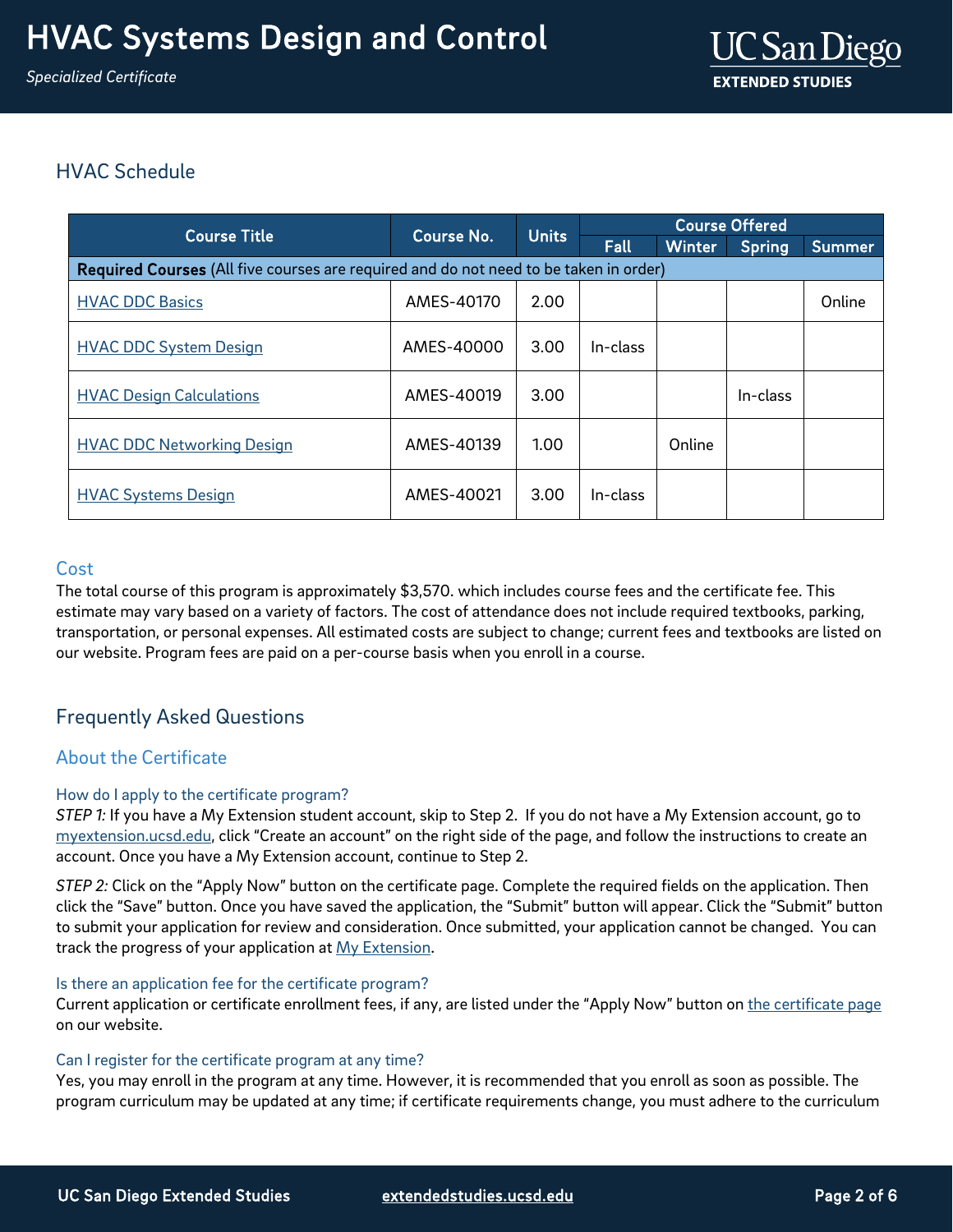

*at the time of your enrollment into the certificate*. Enrolling in the certificate also gives you access to quarterly, personalized enrollment reminders from the program manager.

## Can this certificate program be completed entirely online?

No! Although some courses in the program are taught online, quite a few of the required courses will require the students to attend courses in San Diego.

#### How long do I have to complete the certificate?

You officially have five years from when you begin taking courses in the program to complete all requirements for the certificate.

#### If I already have the skills taught in one of the courses, can I skip that course?

If you have taken a course from an accredited university covering the learning objectives of a program course, you may be able to transfer your previous coursework to Division of Extended Studies. If you have not taken a course elsewhere, but already have the skills covered in a course, you may be able to substitute an alternate Division of Extended Studies course in its place. Please contact the program representative at *unexengr@ucsd.edu* or 858-534-9152 for more information.

#### Is this certificate program open to non-California residents?

Yes, the program is open to non-California residents, including non-US residents. The tuition is the same for all students. If you have questions about how enrolling in courses may or may not affect your visa status, please contact our International Department at [ipinfo@ucsd.edu](mailto:ipinfo@ucsd.edu) or (858) 534-6784.

## If I work full-time, will I still be able to complete this program?

Yes. Our programs are designed to be working-student friendly and most of our students are working professionals. The courses vary between two and three units, which amount to approximately 18-20 hours of class time for a two unit course and 27-30 hours of class time for a three unit course.

#### Is the program accredited?

UC San Diego is accredited by the Western Association of Schools and Colleges (WASC). UC San Diego Division of Extended Studies — like all other UC San Diego schools, colleges, and departments — is accredited by WASC through the University. All courses and certificate programs offered by UC San Diego Division of Extended Studies have been developed and are administered in accordance with Division of Extended Studies policy and the regulations of the Academic Senate of the University of California.

#### Will this program prepare me for a certification exam?

This program is not aligned with any one certification exam. Our programs are designed to provide students with knowledge that will make them valuable in the workforce.

## How do I get my certificate once I have completed the requirements?

When you have paid your certificate fee and successfully completed all program requirements, you will need to request an audit by Student Services. To request an audit:

- In you[r My Extension](https://myextension.ucsd.edu/?utm_source=faqs-pdf&utm_medium=pdf&utm_campaign=bst-hvac) account, click on "My Courses."
- On the right side of the page under "My Certificates," click on the name of the certificate.
- On the right side of the page under "Tools," click on "Request Certificate Audit."
- Complete and submit the form that appears.

Once you have formally submitted your audit request, your certificate will be mailed to the address we have on file for you within ten business days.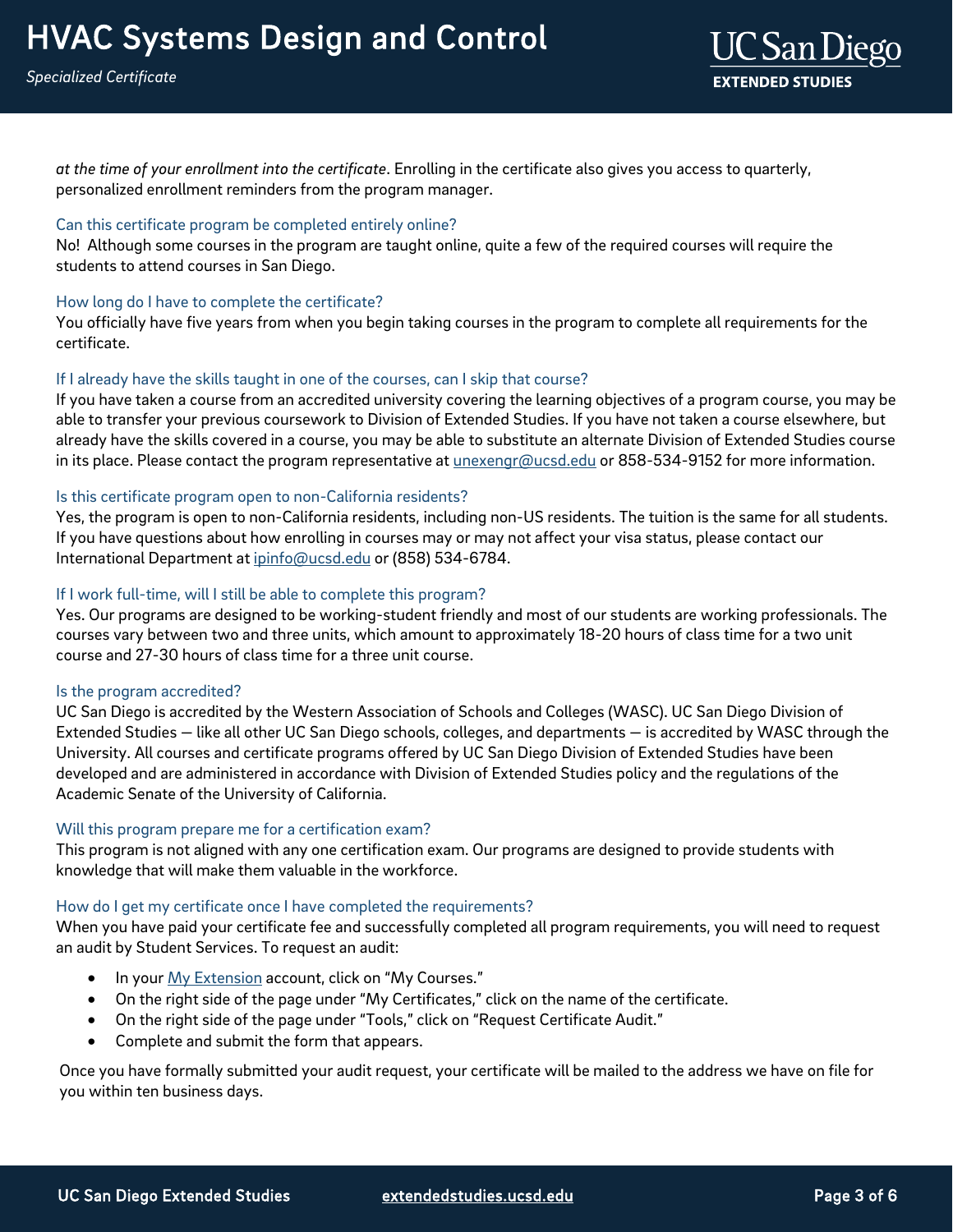## Do you provide job or internship placement?

No, we do not currently offer job placement assistance, internships, or career services assistance.

## Is financial aid available?

- UC San Diego Division of Extended Studies offers continuing education loans through UC Approved Lenders. Each institution offers low competitive interest rates and flexible payment options. You are also encouraged to contact your personal financial institution about possible lending solutions. Direct links to UC Approved Lenders can be found on our website's [Financial Resources](https://extension.ucsd.edu/student-resources/financial-resources?utm_source=faqs-pdf&utm_medium=pdf&utm_campaign=bst-hvac) page.
- The Employment Development Department (EDD) provides a comprehensive range of employment and training services in partnership with state and local agencies/organizations. More information is available on their website at [edd.ca.gov.](http://edd.ca.gov/)
- Career Centers Located throughout San Diego County offer their communities comprehensive employment and training services benefiting both business and job seekers. More information is available on their website at [workforce.org.](http://workforce.org/)
- [Please click here for information about Veteran's Benefits.](https://extension.ucsd.edu/student-resources/veterans-education-benefits?utm_source=faqs-pdf&utm_medium=pdf&utm_campaign=bst-hvac)
- Free Application for Federal Student Aid (FAFSA) funds are limited to degree programs only, and cannot be used for courses or certificate fees at UC San Diego Division of Extended Studies.

## About the Courses

## When does course enrollment open for each quarter?

Our classes post to our website and become open for enrollment approximately two months prior to the new quarter starting. If you'd like to get an email reminder you can sign up for our newsletter(s) in [My Extension,](https://myextension.ucsd.edu/?utm_source=faqs-pdf&utm_medium=pdf&utm_campaign=bst-hvac) under the "Preferences" tab.

## When should I enroll in a course?

We recommend enrolling as soon as possible, as occasionally classes will reach capacity.

## Once I have enrolled in a course, when will I get online access to it?

If you have enrolled at least three days before the course begins, you will have access starting on the first day of class. You should receive an email from Student Services with instructions for how to login to the course. If you have enrolled on or after the start date of the course, you will have access to the course within one business day.

## When does enrollment for a course close?

Enrollment in a course may be closed for one or more of the following reasons:

- The course is at capacity. If the course is at capacity you will only be able to join the waitlist. If space becomes available in the course, students on the waitlist are contacted in the order they joined the waitlist.
- The course has progressed to a point where students will no longer be able to make-up missed work and be successful in the course.
- The course is cancelled due to low enrollments.

For all three of these reasons we recommend students enroll early in the courses they are interested in.

## When is the refund deadline for courses?

The refund deadline for courses in this program is typically one week after the start of the course. This allows you to enroll in a course and participate in the course for approximately one week to determine if the course is a good fit. Then, if needed, either you may either transfer your enrollment to a different course or submit a drop request. The exact refund deadline for each section is listed in the section notes on the course page in our website, and you can also find it in [My Extension](https://myextension.ucsd.edu/?utm_source=faqs-pdf&utm_medium=pdf&utm_campaign=bst-hvac) by clicking on "My Courses" and then the name of the course.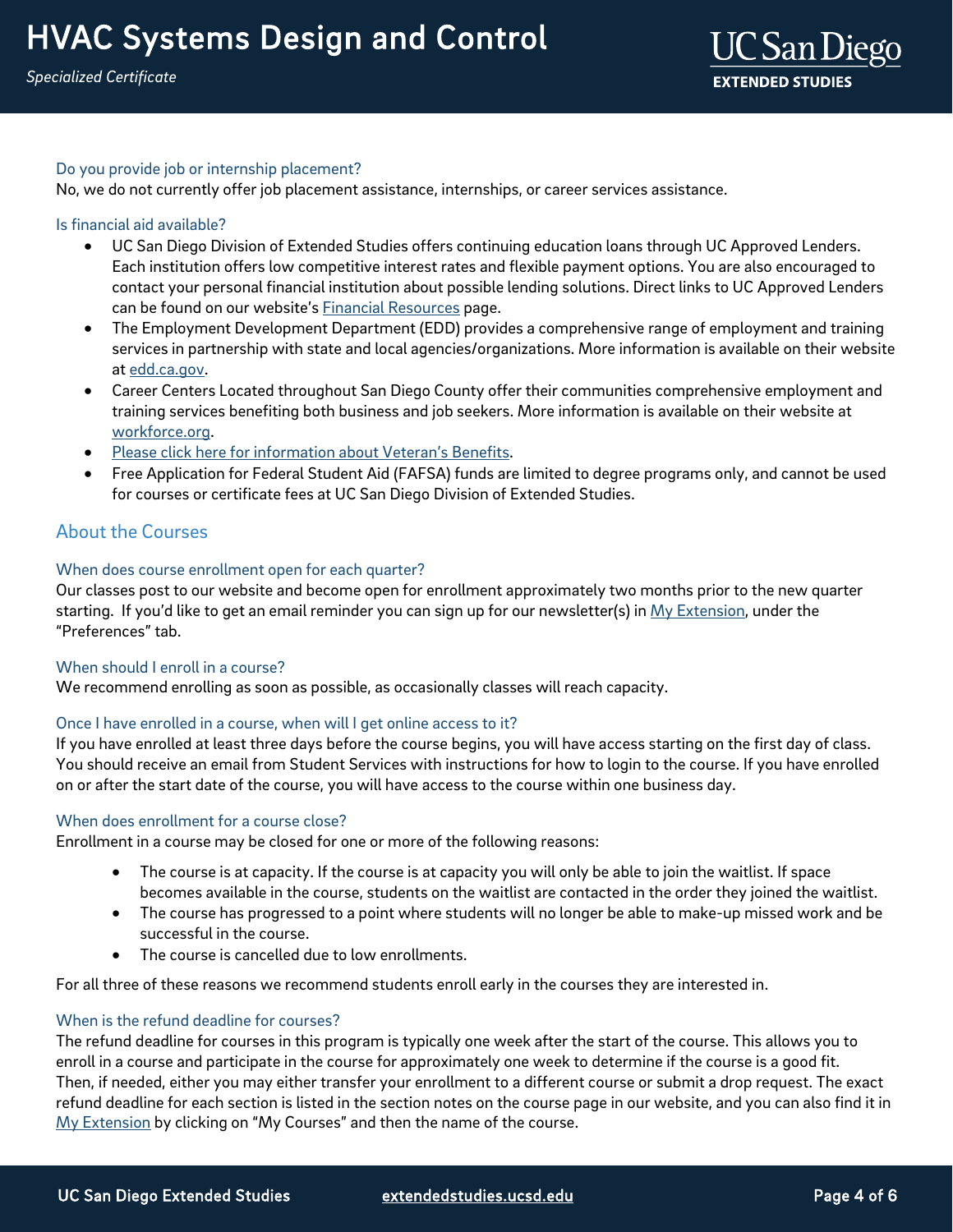## What are the grading options for courses?

You may take a course for one of three options: Letter Grade, Pass/No Pass, or Not for Credit. If you are taking a course towards a certificate you *must* complete your courses for credit (i.e. Pass/No Pass or Letter Grade) and receive a C-/Pass or higher grade. Grades below a C-, No Pass, and Not for Credit will *not* count towards certificate requirements.

## What kind of credit do I earn?

The courses in this program are post-baccalaureate, professional-level, credit bearing courses. Credit earned in these courses may lead to the award of a formal certificate by UC San Diego Extended Studies or may be applied toward an academic degree or professional credential, *subject to the approval of the receiving institution*.

If you wish to transfer credit, it is your responsibility to confer with the receiving institution before enrolling, as each individual academic institution decides whether or not to accept Division of Extended Studies credits.

## Are courses transferrable?

UC San Diego Extended Studies is not a degree granting institution, however many UC San Diego Extended Studies courses can be transferred to other colleges or universities. The transferability of credit is determined solely by the *receiving* institution. You should discuss how your individual courses will transfer with the Office of the Registrar at the receiving institution *prior to enrolling*.

## Can I take a course without registering for the certificate?

Yes, you may take any course in this program without registering for the certificate, provided you have fulfilled any and all prerequisites for the course.

## How long is each course?

Two unit courses run for approximately 6-7 weeks; three unit courses run for approximately 9-10 weeks. For exact course dates of upcoming sections, visit the webpage of the course you are interested in taking on our website.

## When is each course offered?

Please visit the course page on our website to see when courses are typically offered. You can also see a full program schedule by clicking on the "View Schedule" button under the "Courses" section o[n the certificate page](https://extension.ucsd.edu/courses-and-programs/hvac-systems-design-and-control?utm_source=faqs-pdf&utm_medium=pdf&utm_campaign=bst-hvac) or under the [Program Requirements section of this document.](#page-1-0) 

## How many hours can I expect to spend studying outside of class time?

Each student has their own learning style so this can vary greatly. As a rule of thumb, expect to spend an average of two hours studying for every hour you spend in-class. For online courses, students should plan to spend approximately 8-10 hours per week viewing lectures and completing coursework.

#### How are online classes formatted?

Online courses are asynchronous with prerecorded lectures, corresponding PowerPoints, and subsequent materials as provided by the instructor. They have a start and end date but all the lessons are uploaded to our Learning Management System, so that you can learn at your own pace. However, please be aware that you may have weekly assignments, quizzes and/or tests that are due on specific dates. To access your online course, first login to your My [Extension](https://myextension.ucsd.edu/?_ga=2.269008246.627403318.1595353518-1029495817.1595353518) account, next select "My Courses" from the menu. From your list of courses, select the course you would like to access, and click the link that appears in the "Location" section. You will then be redirected to the Learning Management System (LMS) where your course is located.

We are currently using Canvas as our (LMS) for all our online courses. While students do not get access to their respective courses until the first day of the course, we encourage students who are new to Canvas to click on the following link to Canvas and Take a Free Tour of Canvas.